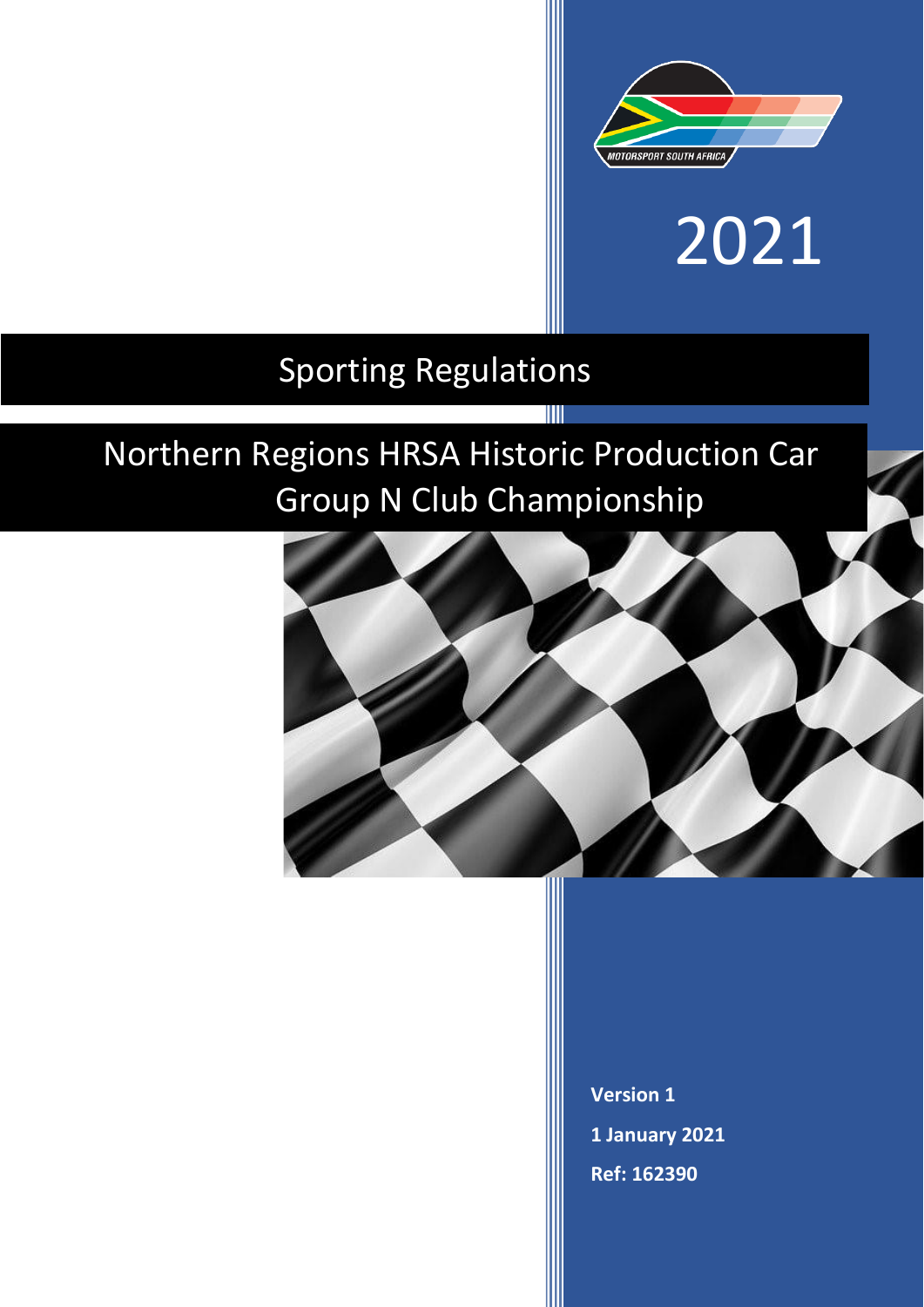#### **REVIEW AND AMENDMENTS**

Motorsport South Africa (MSA) will periodically review these rules and will present the revised version to all members for agreement to publish the updated version.

Amendments and updates to the rules will be recorded in the Amendment Record, detailing the updated version, date of approval of the amendment and a short summary of the amendment.

#### **AMENDMENT RECORD**

| Modified SSR / Art | <b>Date Applicable</b> | <b>Date of Publication</b> | <b>Clarifications</b> |
|--------------------|------------------------|----------------------------|-----------------------|
|                    |                        |                            |                       |

#### **1. OBJECTIVES**

- 1.1 The objective of this saloon car formula is to encourage the use and preservation of the South African Saloon cars that raced in this country and to form a register of the original race cars remaining in South Africa.
- 1.2 The cars that raced in South Africa and in one of the following formulas are encouraged to enter: Wesbank Modified series, Group One, Group N, Star Modified Series and Manufacturers Challenge and that raced in the period pre 1996.
- 1.3 Only genuine race cars are permitted, recreations that are a direct reflection of the original car in every aspect would be considered only on prior application and pre - approval by the Historic Production Car Committee.

#### **2. CONTROL AND ADMINISTRATORS**

- 2.1 The controllers of the Motorsport Historic Production Car Championship shall be Motorsport South Africa, (here after referred to as MSA), who have delegated control of the championship to MSA Northern Regional Committee and the MSA Historic Motorsport Commission, (hereafter referred to as MSAHMC). The MSA GCR`s and SSR`s which shall prevail in the event of conflict, must be read and understood in conjunction with these rules and regulations. The MSAHMC may delegate any or all of their control to a relevant MSA Registered Body.
- 2.1.1 The promoters of this formula will be the Historic Production Car Club, a sub branch of the Historic Racing South Africa which is a branch of the Sports Car Club of South Africa.
- 2.2 The series will be administrated by the Historic Production Car Committee of three people who will from amongst themselves, elect:
	- 2.2.1 A Chairperson
	- 2.2.2 A Registrar
	- 2.2.3 A Technical Consultant
	- 2.3 The duties of the committee, who shall be elected on an annual basis, shall be to:
- 2.3.1 Propose regulations for the championship and MSA Historic Motorsport Commission (HMC) approval
	- 2.3.2 Create a series of races for eligible cars.
	- 2.3.3 Maintain a set of scores for the race series.
	- 2.3.4 Declare an annual Champion.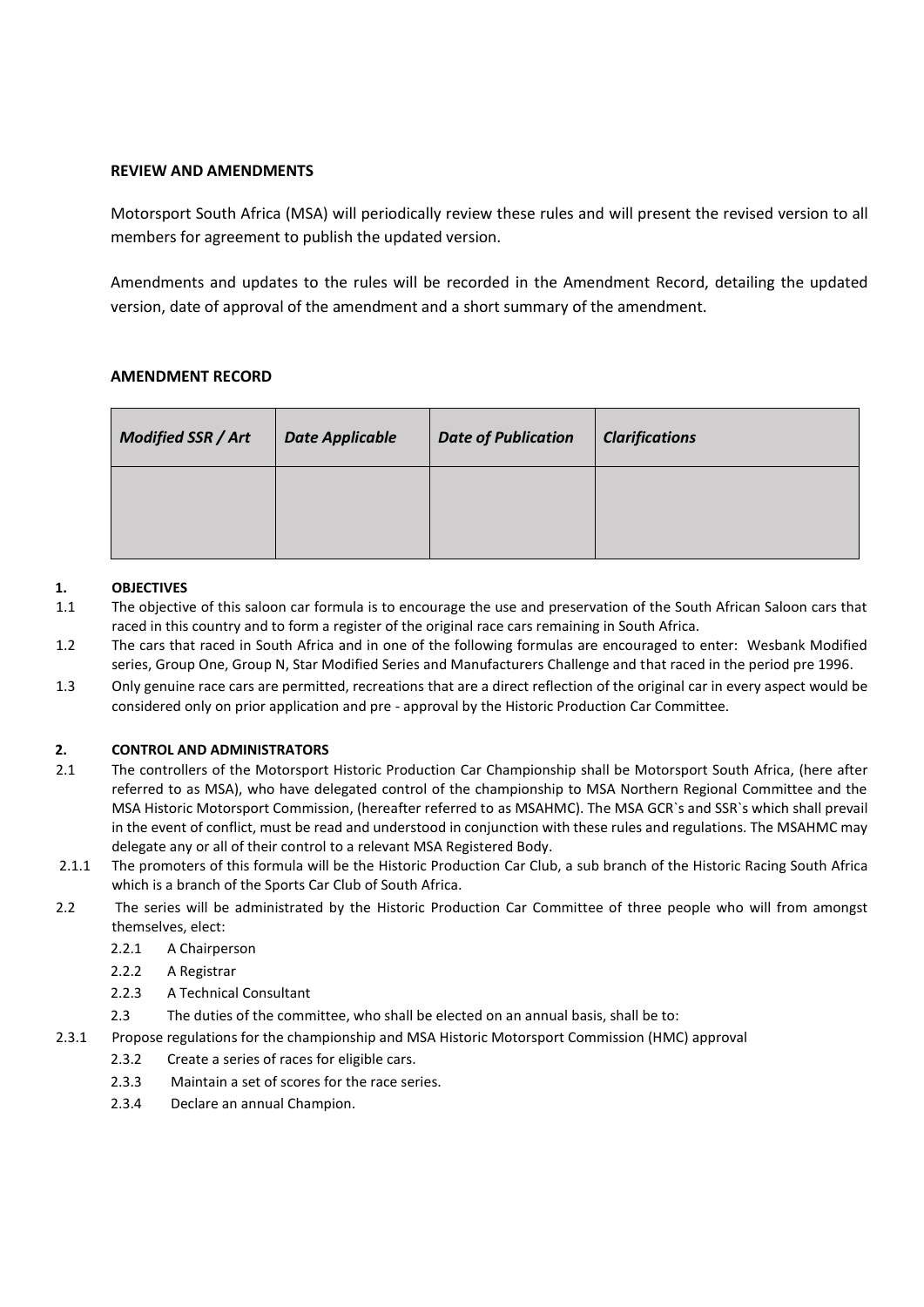- 2.3.5 Hold a monthly committee meeting in conjunction with a monthly noggin.
- 2.3.6 Hold an annual general meeting.
- 2.3.7 Maintain a list of approved cars.
- 2.3.8 All members must be members of the Historic Racing South Africa.

#### **3. VEHICLE ELIGIBILITY**

- 3.1 The championship is open to cars which comply with the current Motorsport South Africa Historic Production Car Technical Regulations.
- 3.1.1 The cut-off date of approved cars is at the discretion of the Historic Production Car Club committee and is agreed to be pre 1996.
- 3.2 All cars will be assessed for participation in the series by means of a Historic Technical Passport (HTP).
- 3.3 The HTP form is provided by MSA and must be completed by the entrant.
- 3.4 On approval of the MSA HMC the HTP will be returned to the entrant and the HTP MUST accompany the car to all race meetings.
- 3.5 Each approved car will be from time to time be checked for compliance. Any changes to the car which affect the compliance with the HTP must be advised and the HTP amended or reissued as is appropriate.
- 3.6 All competing cars must be in accordance with their HTP and any car found to differ will be permitted to race on an invitational basis but will not be able to score championship point or bonus points.
- 3.7 Each approved car will display an MSA / HMC Compliance decal at all times.

#### **4. NUMBERS AND ADVERTISING ON CARS**

- 4.1 Only advertising material, as raced in the above formulas on the original car will be permitted, however, one A4 size advert may be placed on each side of the vehicle for additional sponsors. The bottom of the front windscreen needs to be kept open for a series sponsor
- 4.2 Should such advertising material not be placed on a competing vehicle or be in the specified position, that vehicle will not be allowed to compete until such time as the specified advertising material is placed on the vehicle and in the correct position.
- 4.3 The back ground for numbers needs to be the HRSA specific decal.
- 4.4 All competition numbers must comply with MSA requirements.

#### **5. SAFETY SPECIFICATIONS**

- 5.1 Car preparations must comply with standing MSA regulations as specified in the MSA hand book.
- 5.2 Fire extinguishers or systems as per MSA hand book
- 5.3 Seat belts systems as per MSA hand book.

#### **6. CHAMPIONSHIP REGULATIONS**

- 6.1 The championship is open to drivers holding a MSA licence and also being a member of the HRSA.
- 6.2 The championship will be run over 7 rounds.
- 6.3 Each round consists of two heats.
- 6.4 Each race must be a minimum of 30kms.
- 6.5 The grid for race one will be determined by qualifying and race two grid will be determined by the results of the overall race time of race one.
- 6.6 The start of each race will be a rolling start.
- 6.7 The races will be administrated as combined races with Pre 90 Saloon cars and race points shall be awarded to the class winners. The overall Historic Production Car Champion shall be declared at the end of the season provided there are more than 5 Competitors entered at each Championship event.